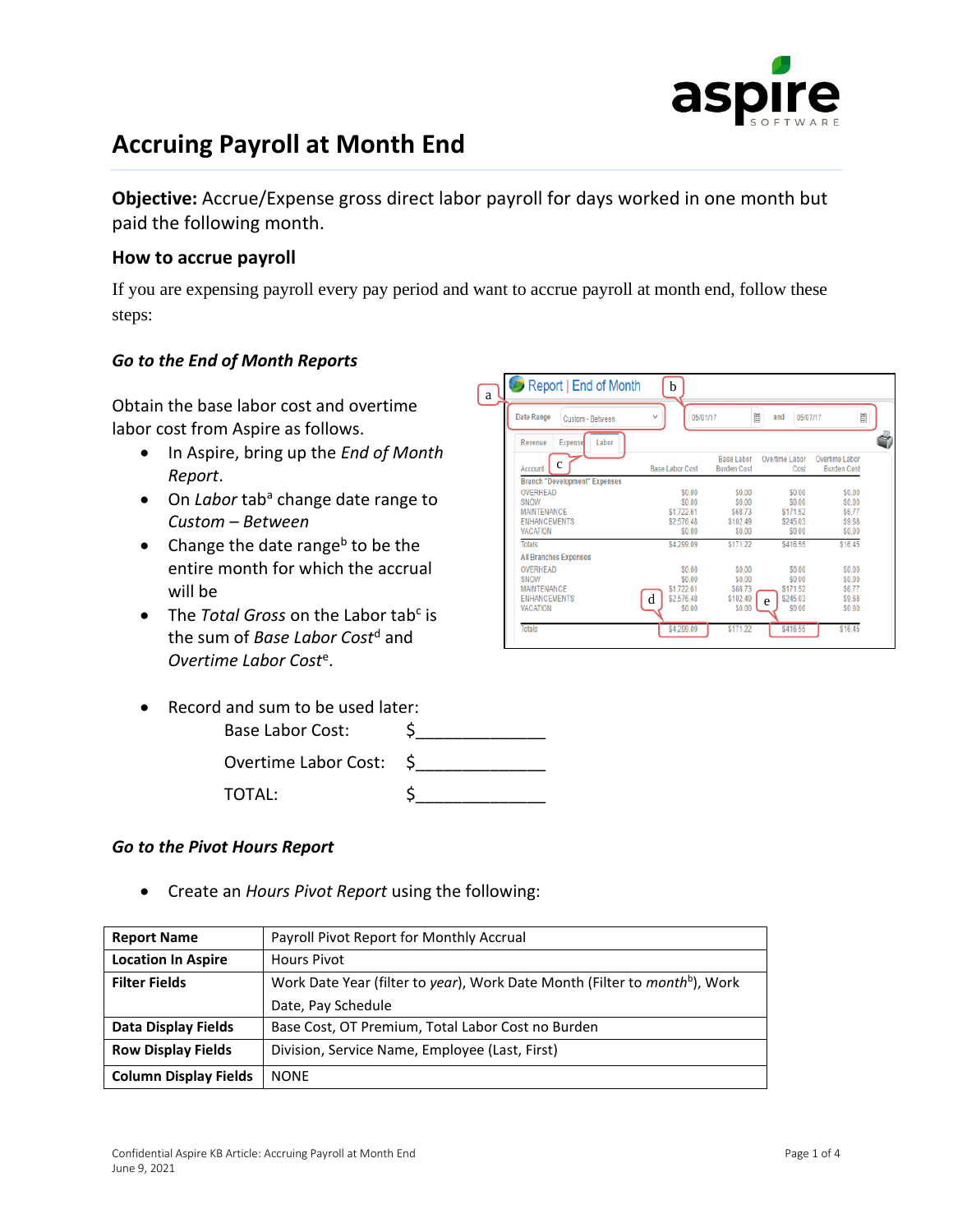

- OR use the *Pivot Hours* report that is being used to reconcile payroll every pay period as explained in the articles entitled *[Payroll Reconciliation with QuickBooks](https://cdn2.hubspot.net/hubfs/3381425/Payroll%20Reconciliation%20with%20QuickBooks%20V1.pdf)* or *[Payroll](https://cdn2.hubspot.net/hubfs/3381425/Payroll%20Reconciliation%20with%20Payroll%20Services%20V2.pdf)  [Reconciliation with Payroll Service](https://cdn2.hubspot.net/hubfs/3381425/Payroll%20Reconciliation%20with%20Payroll%20Services%20V2.pdf)* which can be found at the AspireCare Knowledge base.) Be sure to remove all filters except the correct Work Date *year* & Work Date *month*<sup>b</sup>
- Compare the Cost<sup>d</sup> and Overtime Labor Cost<sup>e</sup> on the *Pivot Hours* report to the same information written above from the *End of Month Labor* tab (there may be a few dollars variance due to rounding)
- If they do not match, be sure all the filters have been removed as stated above. If the \$'s still do not match & there is no specific reason they are not matching, submit a ticket to Aspire Care.
- If they do match, filter the report to exclude any *Pay Schedule* or *Employee*(s) that do not need to be accrued.
- Next, figure out the dates for that month that need to be accrued Dates from to both (For e.g. – If the month for the accrual is July and the pay period 07/29-08/04 was paid in August, enter 07/29 to 07/31)
- At '*Work Date'* Filter to the *dates*<sup>f</sup> to accrue



- Make sure the *division<sup>g</sup>* shows on the far left
- Click the arrow<sup>h</sup> to the left of *Overhead* division to be able to see the detail for overhead if it is necessary to enter that detail into the accounting system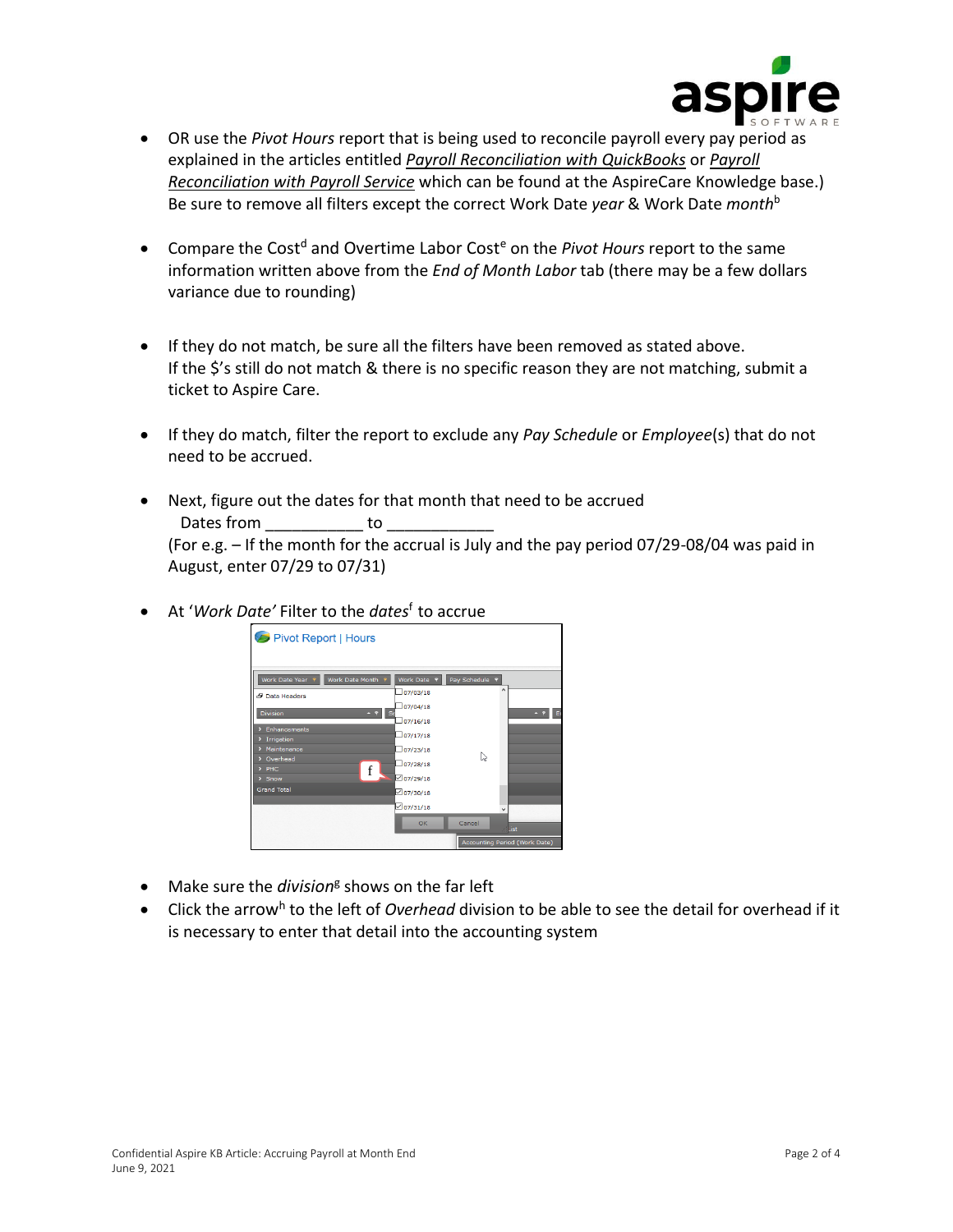

| Pivot Report   Hours                        |                                      |  |  |  |  |  |  |
|---------------------------------------------|--------------------------------------|--|--|--|--|--|--|
|                                             |                                      |  |  |  |  |  |  |
|                                             |                                      |  |  |  |  |  |  |
|                                             |                                      |  |  |  |  |  |  |
| Work Date Year 9<br>Work Date Month ?       | Work Date $\theta$<br>Pay Schedule 9 |  |  |  |  |  |  |
|                                             |                                      |  |  |  |  |  |  |
| <b>P Data Headers</b>                       |                                      |  |  |  |  |  |  |
| $\mathbf{g}$<br><b>Division</b><br>$\sim$ 9 | ServiceName                          |  |  |  |  |  |  |
|                                             |                                      |  |  |  |  |  |  |
| > Enhancements                              |                                      |  |  |  |  |  |  |
| > Irrigation                                |                                      |  |  |  |  |  |  |
| > Maintenance                               |                                      |  |  |  |  |  |  |
|                                             | > Maintenance - Indirect Mechanic    |  |  |  |  |  |  |
| h                                           | > OH - Meetings/Admin                |  |  |  |  |  |  |
| v Overhead                                  | > OH - Shop Time                     |  |  |  |  |  |  |
|                                             | $\triangleright$ OH - Training       |  |  |  |  |  |  |
|                                             | > OH - Vacation                      |  |  |  |  |  |  |
|                                             | > OH - Yard Time                     |  |  |  |  |  |  |
| <b>Overhead Total</b>                       |                                      |  |  |  |  |  |  |
| $>$ PHC                                     |                                      |  |  |  |  |  |  |
| $>$ Snow                                    |                                      |  |  |  |  |  |  |
| <b>Grand Total</b>                          |                                      |  |  |  |  |  |  |
|                                             |                                      |  |  |  |  |  |  |
|                                             |                                      |  |  |  |  |  |  |

- The *Hours Pivot Report* that was created can now be used to create the journal entry into accounting system for the payroll accrual.
- Export this report to Excel by hovering over the *Save* icon<sup>i</sup> and selecting the *Export to Excel* option<sup>j</sup>.



- Open the exported file. This is the *Payroll Pivot for Monthly Accrual*.
- Use this exported report for the journal entry into accounting system for the monthly accrual.

| ◢              | A                     | B                    | C                  | D                 | Е                                 |  |
|----------------|-----------------------|----------------------|--------------------|-------------------|-----------------------------------|--|
|                |                       |                      | <b>Grand Total</b> |                   |                                   |  |
| 2              |                       |                      | <b>Base Cost</b>   | <b>OT Premium</b> | <b>Total Labor Cost No Burden</b> |  |
| 3              | Enhancements          |                      | \$5,686.66         | \$17.55           | \$5,704.21                        |  |
| $\overline{4}$ | Maintenance           |                      | \$1,876.54         | \$0.00            | \$1,876.54                        |  |
| 5              | Overhead              |                      |                    |                   |                                   |  |
| 6              | Overhead              | OH - Shop Time       | \$178.37           | \$89.06           | \$267.43                          |  |
|                |                       | <b>OH</b> - Training | \$526.62           | \$110.59          | \$637.21                          |  |
| 8              |                       | OH - Vacation        | \$280.00           | \$140.00          | \$420.00                          |  |
| 9              | <b>Overhead Total</b> |                      | \$984.99           | \$339.65          | \$1,324.64                        |  |
| 10             | Snow                  |                      | \$443.30           | \$0.00            | \$443.30                          |  |
|                | <b>Grand Total</b>    |                      | \$8,991.48         | \$357.20          | \$9,348.68                        |  |
| 12             |                       |                      |                    |                   |                                   |  |

- Date the journal entry the last of the month for the payroll accrual
- Debit the gross dollars from the *Transactions by Account* listed above
	- o Direct Labor-Enhancements
	- o Direct Labor-Maintenance
	- o Direct Labor-Snow
	- o Indirect Labor-Shop Time
	- o Indirect Labor-Training
	- o Indirect Labor- Vacation